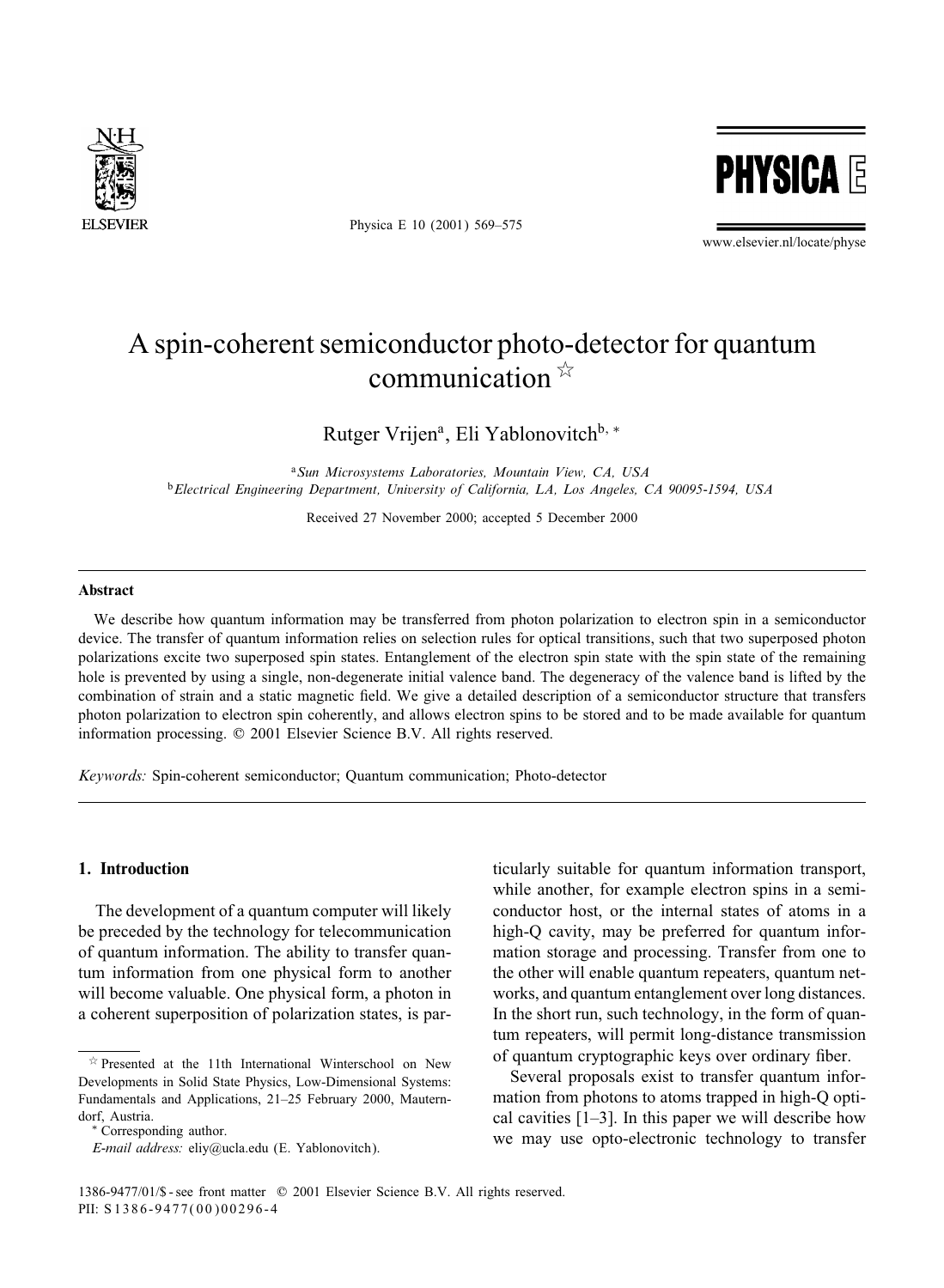the quantum information stored in a coherent superposition of photon polarization states to a coherent superposition of electron spin states in a semiconductor. Such electron spin states can have very long dephasing times, or  $T_2$ , making them stable against qubit errors. In silicon at low temperatures, e.g. 1 K, measurements of  $T_2$  indicate a lower limit of 0.5 ms, limited by the isotopic purity of the material. It is expected that in isotopically pure silicon, in which all nuclei have spin zero, the  $T_2$  will even be longer since the most important decoherence mechanism, spin-diffusion will be eliminated. Similarly long  $T_2$ times are expected to occur in low-temperature germanium. Such long  $T_2$  times allow for extensive quantum information processing and error correction or temporary storage of the information.

For coherent optical detection of quantum states however, we will need a device with extremely high quantum efficiency, which can only be achieved in the direct-bandgap III–V materials. In III–V semiconductors, all nuclei have a net spin, and the electron  $T_2$ times are significantly shorter. However, they are still long enough, of the order of 100 ns [4], that quantum logic operations may be performed, particularly the teleportation algorithm.

#### 2. Quantum state coherent photo-detector

It is well known that polarized electrons can be created by illuminating GaAs with circularly polarized light. The valence band of GaAs has angular momentum  $L = 1$ . Combined with the spin of the electron  $S = \frac{1}{2}$ , this gives rise to four  $J = L + S = \frac{3}{2}$  states. The conduction band wave function is an S-wave, with  $J = \frac{1}{2}$ . A right-handed circularly  $(m_j = 1)$  polarized photon, only couples the valence state with  $m_j = -\frac{3}{2}$ to the conduction band  $m_j = -\frac{1}{2}$  state. Thus, upon irradiation with right-handed circularly polarized light, only electrons with spin down are created. Similarly, left-handed circularly polarized light only creates spin up electrons. This polarization sensitivity is in fact used in photocathodes for spin polarized high-energy electron accelerators [5].

However, this system is not suited for transferring quantuminformation, encoded in an arbitrary superposition of polarization states, from a photon to an electron. Consider a photon qubit, in a superposition of circular polarization states:

$$
|\phi\rangle_{\text{ph}} = \alpha|\sigma^{+}\rangle + \beta|\sigma^{-}\rangle. \tag{1}
$$

Since the two polarizations couple two different valence band states to the respective conduction band states, they will also create two different hole states. The electron thus created will be entangled with the hole, with the final state of the electron–hole pair given by

$$
|\psi\rangle_{\text{eh}} = \alpha |m_j = -\frac{3}{2}\rangle_{\text{h}} \otimes |m_j = -\frac{1}{2}\rangle_{\text{e}}
$$

$$
+ \beta |m_j = \frac{3}{2}\rangle_{\text{h}} \otimes |m_j = \frac{1}{2}\rangle_{\text{e}}.
$$
 (2)

This is an undesirable state, since in order to preserve the quantuminformation, or process it, we would have to maintain coherence for both the electron and the hole. Most likely the hole will interact with the rest of the systemand the superposition will collapse into one of the two eigenstates in Eq. (2) of the system, and destroy the quantum information.

To avoid this problem, we have to make sure that no information is left behind in the hole state. Therefore, the two conduction band polarizations have to be accessible from a single valence band state. The two orthogonal photon polarizations should couple the single valence state to both conduction band electron spin states. Here we describe two important configurations in which this is possible. Both rely on the capability to create a completely non-degenerate topmost valence band state. This valence band can be optically selected by using photons of an energy sufficient to couple only that state to the conduction band. The other valence bands are energetically too far removed from the conduction band and cannot be excited.

The degeneracy between heavy hole states ( $m_i =$  $\pm \frac{3}{2}$ ) and light hole states  $(m_j = \pm \frac{1}{2})$  is lifted if the material is placed under strain, by growing heterostructures of materials with different lattice constants, or by size quantization in a quantum well. Generally, in compressively strained materials, the heavy hole band is the topmost band, while materials under significant tensile strain have the light hole band on top. The growth direction G thus establishes a quantization axis. Finally, the remaining degeneracy between the spin up and spin down components of both bands is lifted by a static magnetic field. This magnetic field is chosen small enough, so that the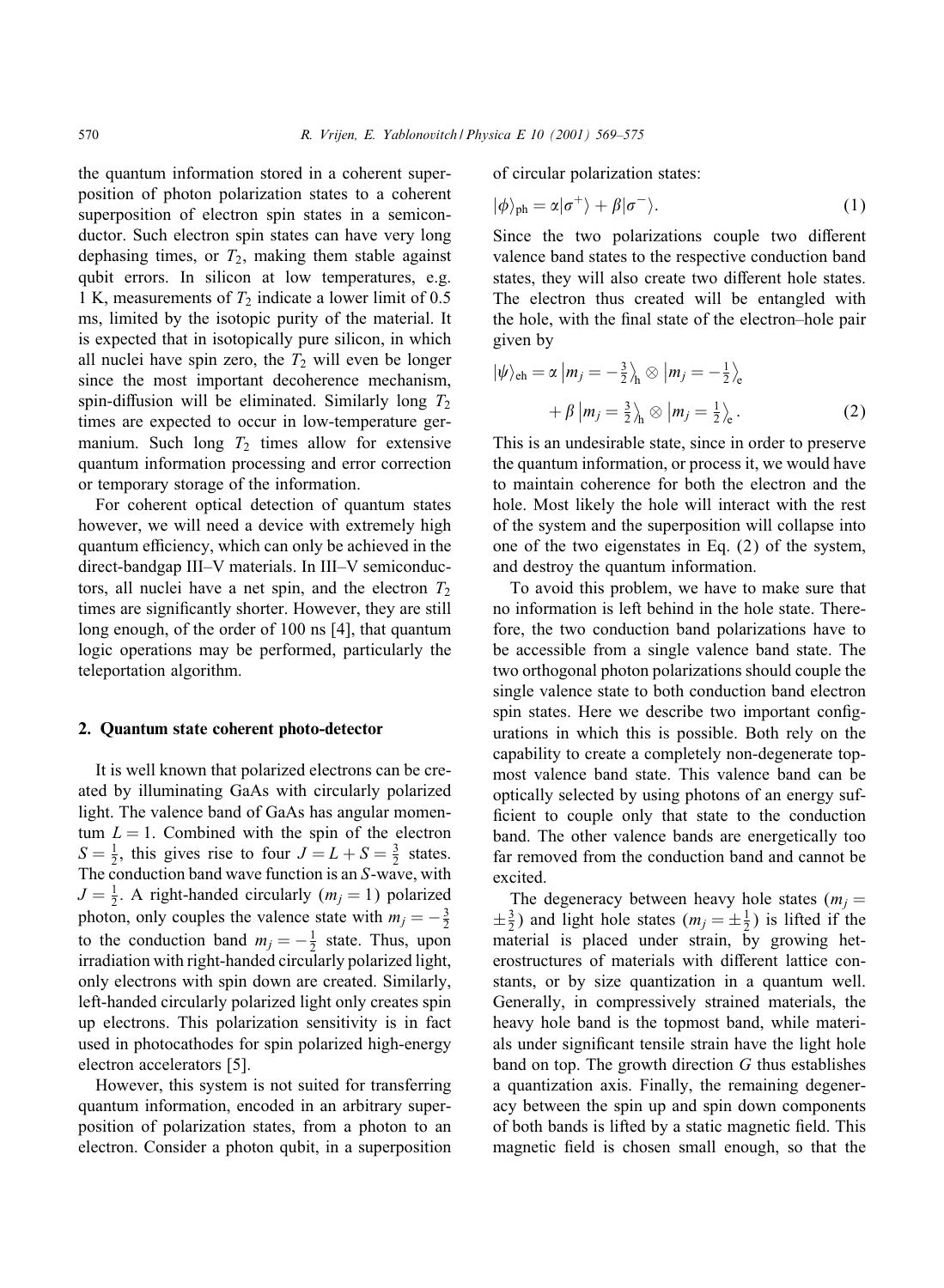Zeeman perturbation is small compared to the strain splitting.

# 2.1. Case A: magnetic field normal to sample *surface*

In a sufficiently tensile-strained semiconductor, the topmost valence band is the light hole band. By applying a magnetic field  $B$  parallel to the growth direction G the band is split into its two Zeeman sublevels. The energy splitting between these two states is given by

$$
E_z = g_{\ell \mathrm{h}} \mu B, \tag{3}
$$

where  $g_{\ell h}$  is the Landé g-factor of the valence band. The conduction band spin levels are also split by the magnetic field, but the Zeeman energy can be very different from that of the conduction band. The conduction band  $g$ -factor,  $g_{cb}$  can have a much smaller value than  $g_{\ell h}$ , as will be discussed below. Accordingly, we can have the situation in which the incident light has a bandwidth larger than the conduction band Zeeman energy, but smaller than the valence band Zeeman energy. Thus, we have a well defined, single initial valence-band state, while the two conduction band spin states are practically degenerate. The resulting level configuration is given in Fig. 1. The uppermost valence level, with  $m_j = \frac{1}{2}$ , forms the single valence band state fromwhich both conduction band levels are accessed. We can see how this is possible by expanding the  $|J = \frac{3}{2}, m_j = \frac{1}{2} \rangle$  in the LS basis:

$$
|\psi\rangle_{\ell h} = \sqrt{\frac{2}{3}} |m_{\ell} = 0, m_s = \frac{1}{2}\rangle
$$
  
 
$$
+\sqrt{\frac{1}{3}} |m_{\ell} = 1, m_s = -\frac{1}{2}\rangle.
$$
 (4)

The photon only interacts with the spatial part of the wave function. Photons polarized along the quantization axis, i.e. in the z-direction, do not change the  $m_\ell$ number, and thus only couple the  $m_s = \frac{1}{2}$  part of the wave function to the conduction band, which is exclusively  $m_{\ell} = 0$ . Alternatively, photons polarized perpendicular to the quantization axis change the magnetic quantum number by 1, and thus exclusively interact with the  $m_s = -\frac{1}{2}$  part of the wave function, by coupling the valence  $m_\ell = 1$  state to the conduction  $m_{\ell} = 0$  state. Thus each polarization component exclusively excites one electron spin component, while the hole state remains common to both. Explicitly, if



Fig. 1. The excitation of a coherent superposition of conduction band spin states, after absorption of a photon in an identical superposition of polarization states. The *k*-vector of the incident light is perpendicular to the magnetic field,  $k\perp G \parallel B$ . The two linear polarization states of the photon are horizontal and vertical. The spin states are energetically separated by a static magnetic field  $\boldsymbol{B}$  parallel to the growth direction  $\boldsymbol{G}$ . Horizontally polarized photons have an electric field perpendicular to the static magnetic field, and excite only  $m_s = -\frac{1}{2}$  conduction band electrons. The electric field of vertically polarized photons is parallel to the static magnetic field, and excites only perpendicular  $m_s = \frac{1}{2}$  electrons.

we have a photon qubit in an arbitrary superposition of the two linear polarization states  $|x\rangle$  and  $|z\rangle$ :

$$
|\phi\rangle_{\text{ph}} = \alpha|z\rangle + \beta|x\rangle \tag{5}
$$

it will excite an electron–hole pair with a wave function

$$
|\psi\rangle_{\text{eh}} = \alpha |j = \frac{3}{2}, m_j = \frac{1}{2} \rangle_{\text{h}} \otimes |l = 0, m_{\text{s}} = \frac{1}{2} \rangle_{\text{e}}
$$
  
+  $\beta |j = \frac{3}{2}, m_j = \frac{1}{2} \rangle_{\text{h}} \otimes |l = 0, m_{\text{s}} = -\frac{1}{2} \rangle_{\text{e}}$   
=  $|j = \frac{3}{2}, m_j = \frac{1}{2} \rangle_{\text{h}} \otimes {\alpha |l = 0, m_{\text{s}} = \frac{1}{2} \rangle_{\text{e}}$   
+  $\beta |l = 0, m_{\text{s}} = -\frac{1}{2} \rangle_{\text{e}}}$  (6)

As is obvious from Eq.  $(6)$ , the state of the hole can be factored out of the wave function of the system and no information is carried away by the hole. The electron and hole are disentangled. Furthermore, the quantuminformation originally stored in the photon, is completely transferred to the electron spin.

# 2.2. Case B: magnetic field parallel to sample *surface*

In Part A, the case of magnetic field normal to the sample surface was treated. As shown in Eq. (4), the weighting amplitude for optical absorption into up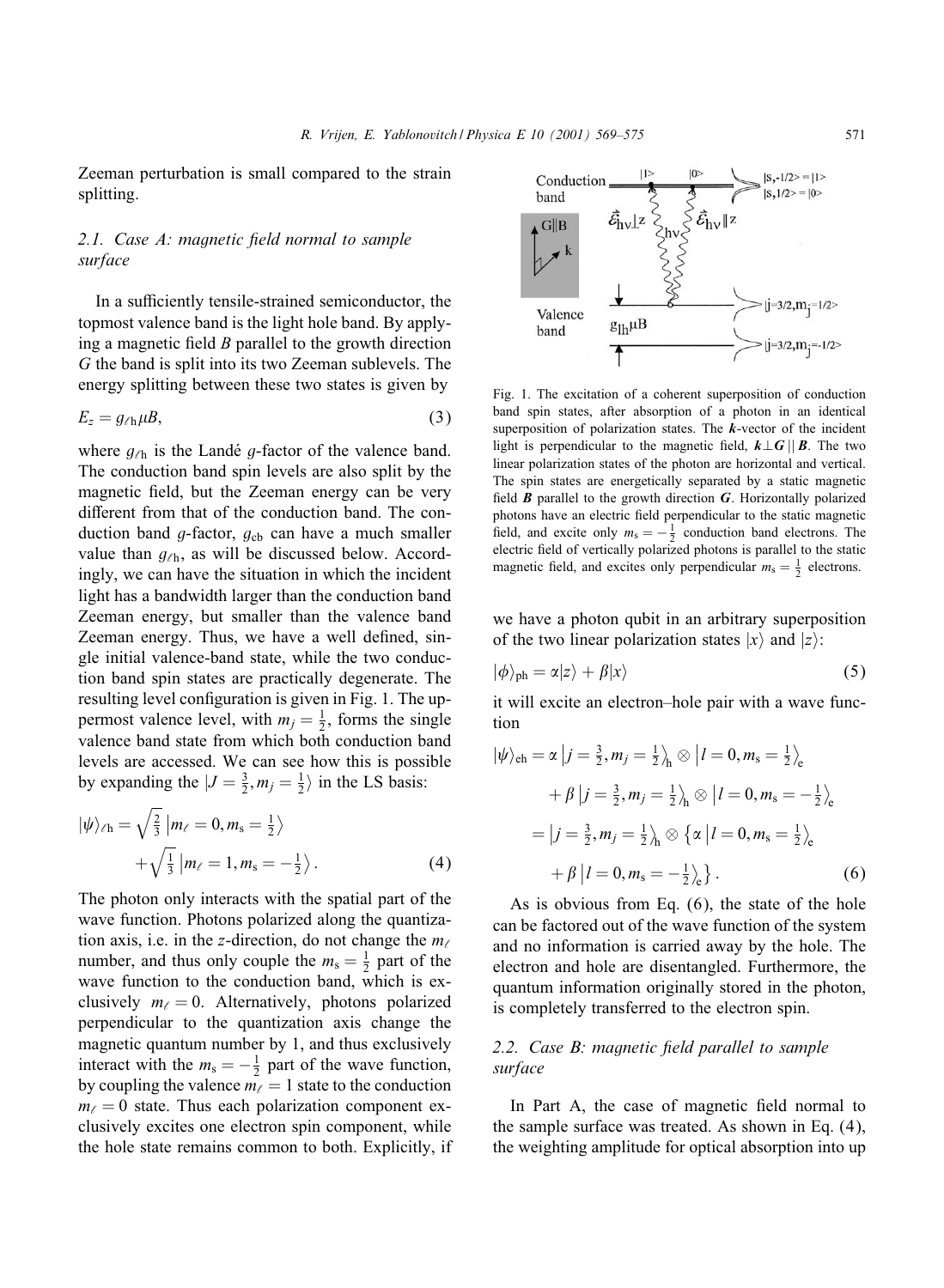versus down spin differs by  $\sqrt{2}$ . This can be compensated by using an off-center wavelength for the optical transition, but it can also be eliminated by magnetic field parallel to the sample surface as follows. With magnetic field parallel to the sample surface, a new quantization axis is created, in which the regular quantum eigenstates of the normal axis case are equally super-posed.

For case A, the heavy hole valence band was not useful, since the  $m_j = +\frac{3}{2}$  heavy hole states coupled purely to  $m_j = +\frac{1}{2}$  electron states, and were unable to create the required quantum mechanical superposition. With the magnetic field parallel to the surface, a new quantization axis is created, that creates an equal superposition but suffers from another problem. The component of the heavy-hole g-tensor parallel to the surface vanishes for heavy holes. Thus the requirement for an optically resolvable valence band Zeeman splitting cannot be achieved for heavy holes. Now in case B, as previously in case A, heavy holes are not useful for creating superpositions of quantum states. However, an equal superposition can be created in case B for a light-hole valence band. In this case the band will be split into two levels  $|\psi^+\rangle$  and  $|\psi^-\rangle$ :

$$
\begin{aligned} \left|\psi^{+}\right\rangle &= \frac{1}{\sqrt{2}} \left\{ \left|m_{j} = -\frac{1}{2}\right\rangle + \left|m_{j} = \frac{1}{2}\right\rangle \right\}, \\ \left|\psi^{-}\right\rangle &= \frac{1}{\sqrt{2}} \left\{ \left|m_{j} = -\frac{1}{2}\right\rangle - \left|m_{j} = \frac{1}{2}\right\rangle \right\}. \end{aligned} \tag{7}
$$

Using  $|\psi^+\rangle$  as the initial state, it is possible to couple to the  $m_s = -\frac{1}{2}$  conduction band state by exciting a conduction band electron with a righthanded circularly polarized photon ( $m_\ell = 1$ ). At the same time, a lefthanded circularly polarized photon will excite the  $m_s = \frac{1}{2}$  conduction band state. Again, the conduction band  $g_{cb}$ -factor is much smaller than the valence band  $g_{\ell h}$ -factor, so that both conduction band spin states are energetically accessible (Fig. 2). Note that the quantization axis for the photons, or the *k*-vector, coincides with the strain direction in the semiconductor, and is perpendicular to the static magnetic field  $\boldsymbol{B}$ . Again, the non-degenerate valence band state is the same for both cases, and no quantum information is retained in the hole. One major difference with respect to case A is that the excited conduction band electron state is not an eigenstate of the system. This is due to the magnetic field being perpendicular to the quantization axis. Therefore, the spin eigenstates of the conduction



Fig. 2. The excitation scheme for magnetic field parallel to the sample surface. The *k*-vector of the circularly polarized incident light is parallel to the growth direction  $G$  and perpendicular to the magnetic field,  $k \mid | G \perp B|$ . Left-handed circularly polarized ( $m_\ell = -1$ ) photons interact only with the  $m_{\ell} = 1$ ,  $m_s = \frac{1}{2}$  component of the initial state  $|\psi^+\rangle$ , exciting only  $|m_s = \frac{1}{2}\rangle = \sqrt{\frac{1}{2}}\{|0\rangle + |1\rangle\}$  conduction band electrons. Similarly, the right handed circularly polarized photons only excite  $|m_s = -\frac{1}{2}\rangle$ .

band electron are

$$
|0\rangle = \sqrt{\frac{1}{2}} \left\{ |m_s = -\frac{1}{2}\rangle - |m_s = \frac{1}{2}\rangle \right\},
$$
  

$$
|1\rangle = \sqrt{\frac{1}{2}} \left\{ |m_s = -\frac{1}{2}\rangle + |m_s = \frac{1}{2}\rangle \right\}.
$$
 (8)

After excitation of a pure  $m_s = -\frac{1}{2}$  or a pure  $m_s = \frac{1}{2}$ the conduction band electron spin will precess around this magnetic field. The precession time is given by  $\tau = 2\pi\hbar / q_{\rm ch}\mu B$ . Let us consider the excitation of the system with a photon carrying quantum information:

$$
|\phi\rangle_{\text{ph}} = \alpha|\sigma^{+}\rangle + \beta|\sigma^{-}\rangle. \tag{9}
$$

The system, initially in  $|\psi^+\rangle$  is excited to a superposition:

$$
|\psi\rangle_{\text{eh}} = \alpha |\psi^{+}\rangle_{\text{h}} \otimes |m_{\text{s}} = -\frac{1}{2}\rangle_{\text{e}} + \beta |\psi^{+}\rangle_{\text{h}} \otimes |m_{\text{s}} = \frac{1}{2}\rangle_{\text{e}}
$$

$$
= |\psi^{+}\rangle_{\text{h}} \otimes \left\{\frac{\alpha}{\sqrt{2}}(|0\rangle + |1\rangle) + \frac{\beta}{\sqrt{2}}(|0\rangle - |1\rangle)\right\}_{\text{e}}.
$$
(10)

As long as the coherence is preserved, i.e. within a  $T_2$ , the precession of the electron spin does not destroy the quantum information present in the superposition of the two spin states. A well-synchronized Hadamard transform will take the system from a superposition of precessing states to a corresponding superposition of the two eigenstates  $|0\rangle$  and  $|1\rangle$ . The quantum information has again been successfully transferred to the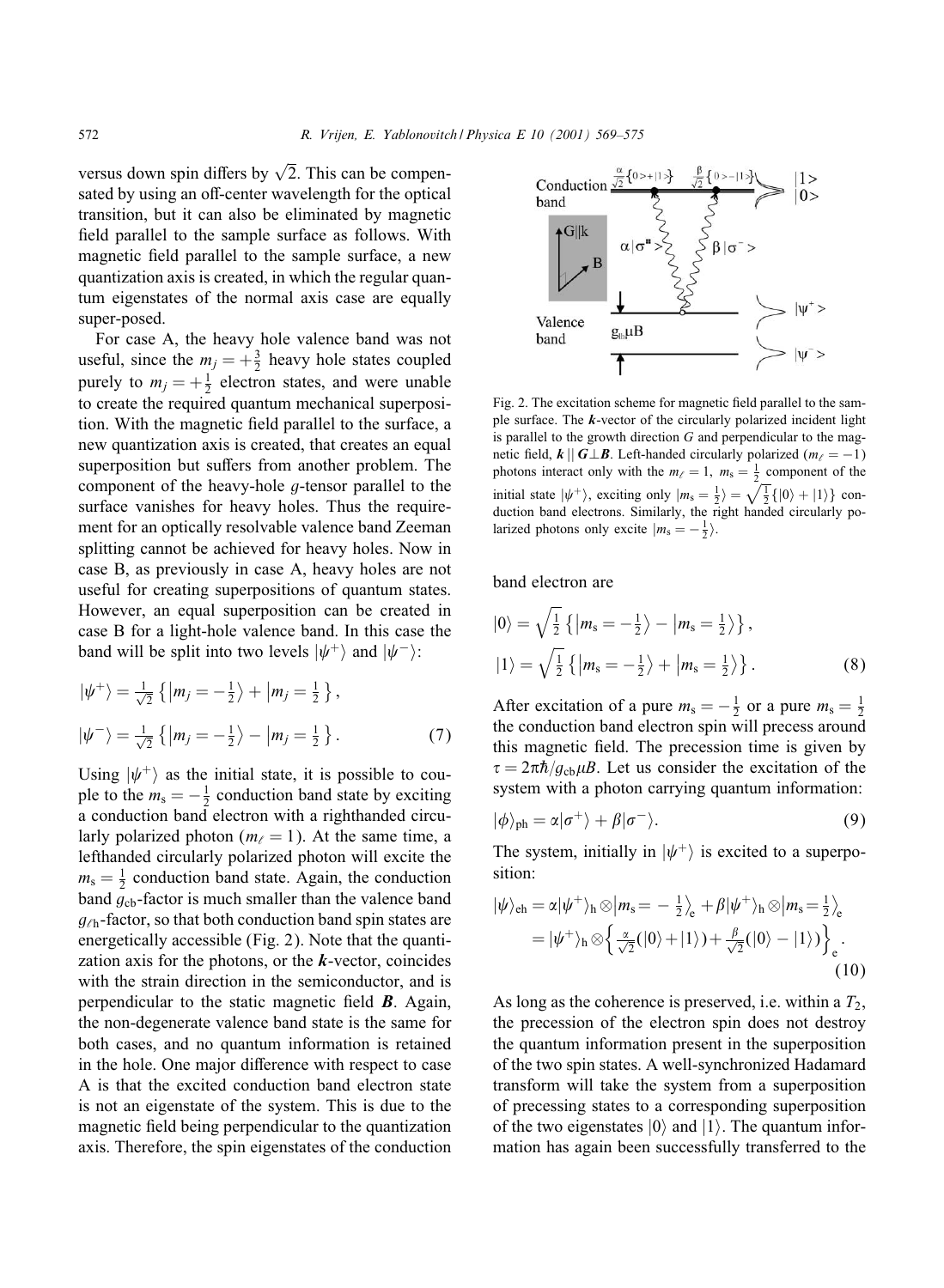spin of the electron, without any entanglement with the hole that is left behind.

## *2.3.* g*-factors of valence and conduction band*

Essential to the proposed detection mechanisms is that both Zeeman levels of the conduction band electron are accessible within the bandwidth of the exciting photon, while the two Zeeman levels in the valence band are spectrally resolved. Therefore it is crucial to find, or rather engineer, a material in which the  $q$ -factor of the conduction band electron is significantly smaller than the  $g$ -factor of the valence band hole. Fortunately, in III–V semiconductors, the valence band states have rather large spin–orbit coupling which allows engineering of the g-factor. An example is the  $InAs/GaAs$  quantum well as described in Ref. [6]. In this system, the conduction band electron g-factor is  $g_{cb} = 0.4$ , while the light-hole g-factor can as large as  $q_{\ell h} = 8.87$ . Such a large difference in g-factor allows the valence bands to be energetically resolved, while, at the same magnetic field, the conduction band spin states are spectrally overlapping.

#### 3. Spin coherent photo detector and emitter

## *3.1. Detector*

In Fig. 3 a schematic illustration of the proposed spin coherent receiver is given. In the device we combine silicon and III–V technology. The materials are joined by the technique of wafer fusion. This is a commercial process, and it allows us to combine the high optical efficiency of III-V semiconductors with the extremely long  $T_2$  lifetimes that electron spins enjoy in a type IV semiconductor host, particularly silicon. The electron is generated in a 10-nm-thick InGaAs quantum well, which is embedded in p-doped InP. The quantum well is optically thin, so that the absorption needs to be enhanced by an optically resonant cavity [7].

After generation, the hole is swept to ground through a heavily doped  $p^+$ -InP layer. The hole carries no quantum information whatsoever, i.e. is not entangled with the spin states of the conduction band electron. The electron is transported through the wafer-fused layer into the storage and processing part



Fig. 3. A conceptual side view cross section of the spin-coherent photo-detector. The detector contains an optically active 10-nm InGaAs quantum-well embedded in p-doped InP, where the photon excites an electron. The quantum information is transferred from the photon polarization to the electron spin in this step. The III–V material is wafer fused to a SiGe heterostructure. After the electron is generated it is transported to the SiGe material. There it is bound to a positive <sup>31</sup>P donor ion. The electron remains at the donor location, but the quantum information can be swapped further into the information processor by spin-exchange operations, controlled by the electric gates located a above the 31P neutral dopants.

of the spin-coherent receiver by electrostatic fields. Such transport can be performed while retaining coherence to a remarkably high degree, as was recently demonstrated in an experiment by Awschalom et al. [4]. The storage and processing part of the detector is in fact a small quantum processor. This indicates how the first application of small quantum computers may in fact be to boost the throughput of quantum communication channels. The logic gates are in the SiGe heterostructure, which has been described in detail elsewhere [8]. The layers with a  $Si<sub>0.09</sub>Ge<sub>0.91</sub>$  composition, labeled B, are barrier layers with a relatively high bandgap, to confine the electron in the region of interest. Between these layers, the electron is bound to a  $31P^+$  ion, which is implanted underneath an electric gate. There the electron remains bound, but the information stored in its spin states can be swapped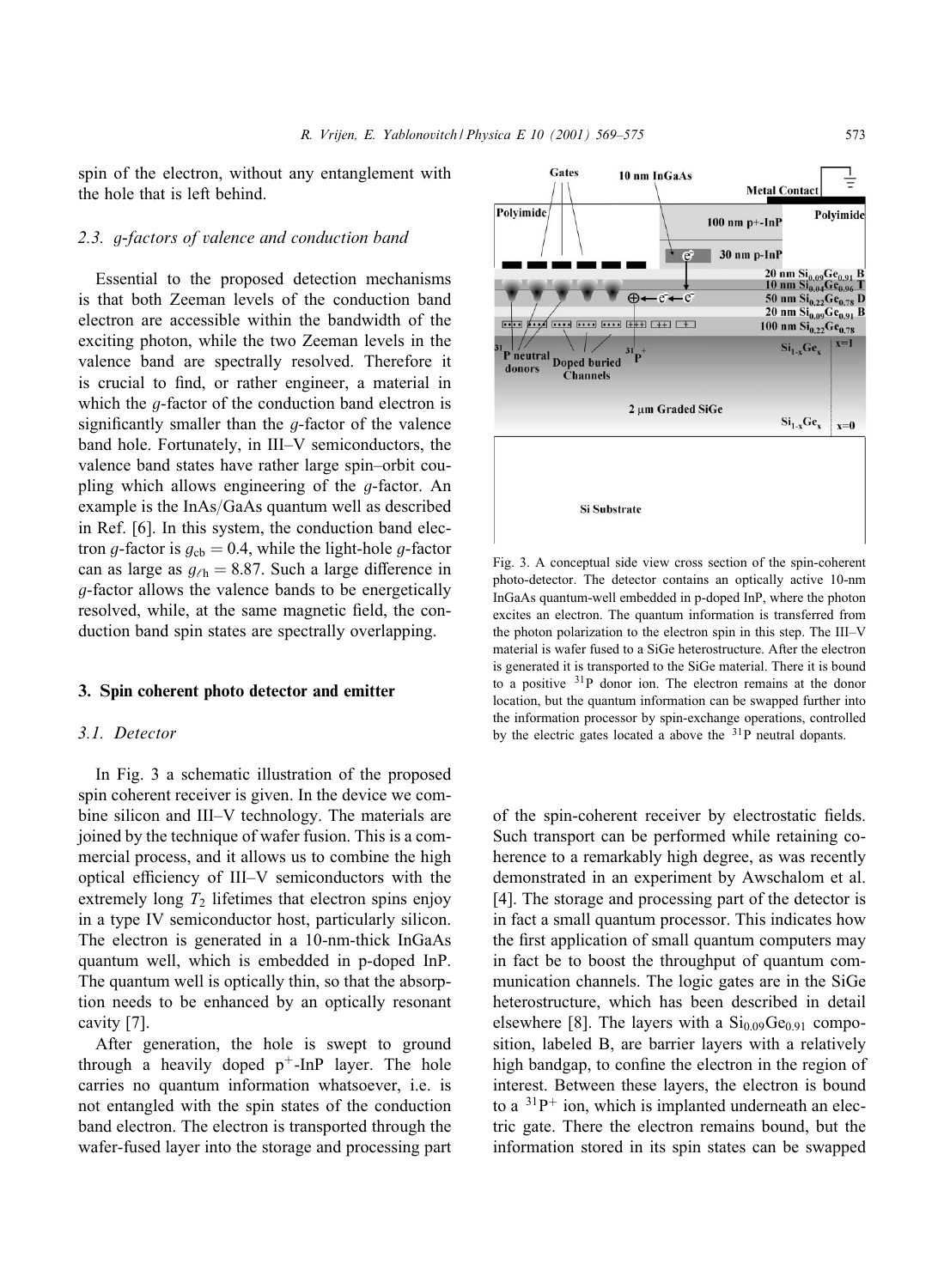further into the computer, through spin-exchange, or two-qubit, operations with neighboring electrons bound to identical <sup>31</sup>P dopant ions, also placed under gates. The required control is obtained by applying gate voltages, and by the fact that the  $q$ -factor of the bound electron is modulated between the two barrier (B) layers. In the Ge-rich  $Si<sub>0.04</sub>Ge<sub>0.96</sub>$ -layer, also called  $T$  for tuning layer, the  $q$ -factor is Ge-like, and has a value of  $q = 1.563$  in the  $\langle 100 \rangle$  direction. In the Si-rich  $Si_{0.22}Ge_{0.78}$ , or D(onor), layer, the *g*-factor is Si-like, with  $q = 1.998$ . By modulating the gate voltage, the electron wave function is pulled more or less toward the electrode through the Stark-effect. This in turn modulates the  $q$ -factor. In the presence of a constant background microwave radiation field, the electron spin can thus be pulled in and out of resonance. This allows single-qubit interactions. The two-qubit interaction is achieved through the application of positive gate voltages to adjacent electrodes. Both electrons are pulled away from their ions, and the reduced Coulomb interaction allows an increased Bohr radius. This causes an increased interaction between the neighboring electrons, and turns on the exchange interaction. As shown by Loss et al. [9], this exchange interaction can be used to perform swap, and controlled NOT operations between qubits. These one- and two-qubit interactions together form a universal set of quantum gates, so that any unitary transformation can be performed on the quantum information stored in the bound electron spins, including error correction and quantum information processing.

## *3.2. Photon emitter*

After error correction, teleportation, or other quantum information processing steps, we want to re-emit the stored quantum information as a photon. This is possible by running the reverse of the detection process. The electron needs to be recombined with a hole, where only one type of hole is allowed to interact with the electron. Since we chose our holes to be in the top of the valence band, this will not be a problem since they will naturally be the abundant ones. The photon emitter therefore looks very similar to the photo-receiver, as shown in Fig. 4.

The information that needs to be transmitted is first swapped to the electron bound to the rightmost  $31P$ dopant ion. This electron is pulled off the ion by apply-



Fig. 4. A cross section of the spin-coherent emitter. The structure is very similar to the receiver, but there are a few crucial differences. After processing or storage of the quantum information, it is swapped back to the rightmost <sup>31</sup>P donor. This donor is ionized with an electric field pulse, and the electron is transported into a quantum dot in the optically active III–V material. The quantum dot provides a high degree of confinement in all dimensions, so that the electron is not free to move. This is important since the III–V environment contains a lot of nuclear spins, and the electron would sample a lot of inhomogeneities in the local nuclear spins if it was free to move around, which could lead to rapid decoherence. With the electron in the quantum dot, a hole is injected, and a photon is emitted upon recombination of the electron and hole. The same selection rules that govern the transfer of information in the detection step, provide the reverse transfer in the emission step.

ing a relatively strong pulse to the gate electrode, and is electrostatically transported to the InGaAs quantum dot. A hole is injected into the dot as well so that electron–hole recombination can take place. Upon recombination the quantum information is transferred to the emitted photon, following the same selection rules that governed the transfer in absorption. The quantum dot is a slight modification with respect to the quantumwell in the receiver and ensures that the electron wave function is confined in space and is not free to move around in the time before a photon is emitted. In the receiver, the electron is swept away from the III–V material as soon as it is generated. In the emitter